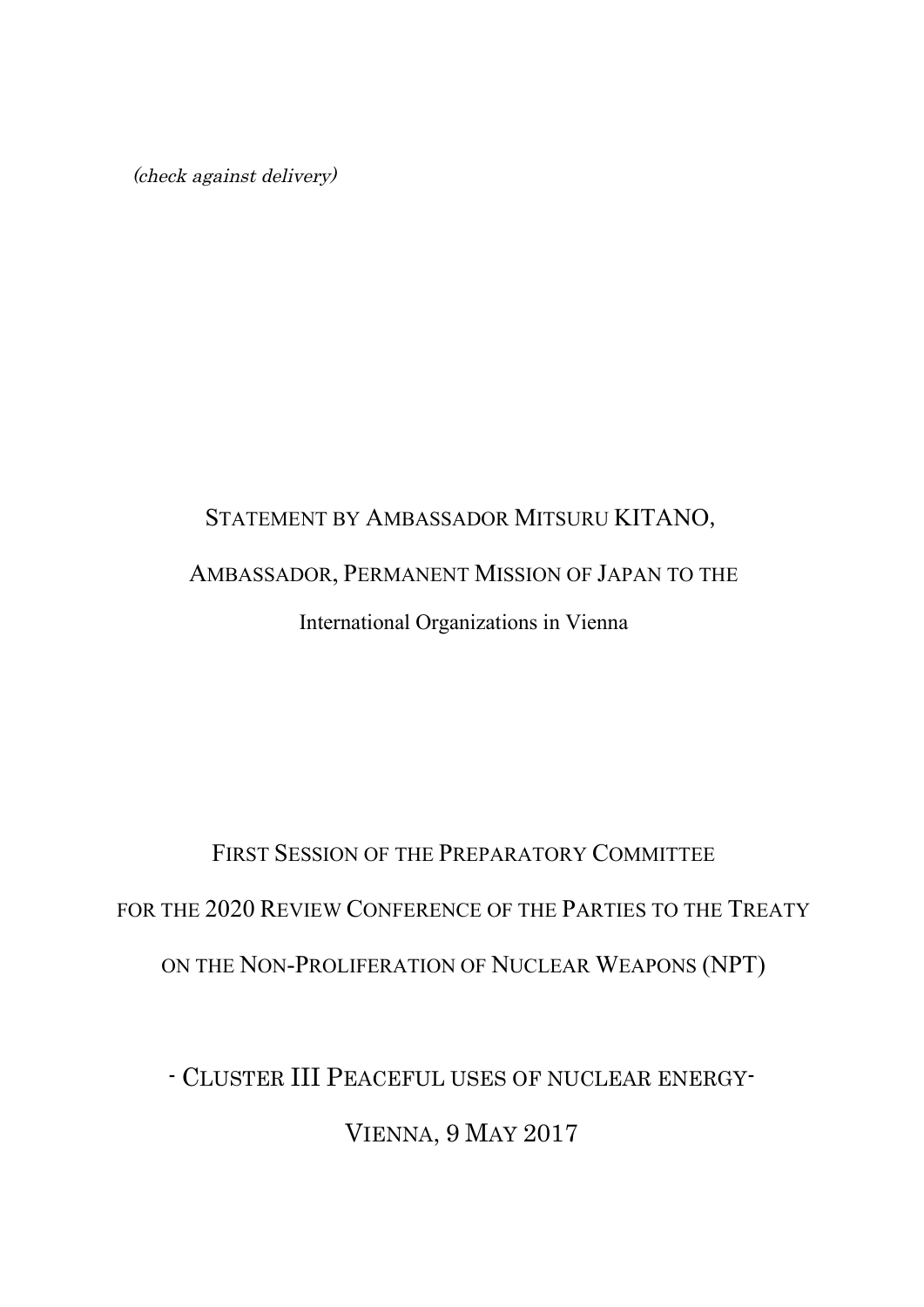Mr. Chairman,

The importance of peaceful applications of nuclear science and technology continues to grow as the implementation of the 2030 Agenda for Sustainable Development (SDGs) becomes high on our agenda.

In this context, Japan reaffirms the inalienable right to the peaceful uses of nuclear energy in conformity with non-proliferation obligations, as stated in the article IV of the Treaty.

The three pillars of the NPT are mutually reinforcing. To maintain and reinforce the NPT regime, it is of great importance to continue our efforts to promote the peaceful uses of nuclear energy.

We should be reminded that we reached a consensus ad referendum on the cluster 3 issues in 2015 Review Conference. Thus, Japan sees the necessity to create a robust momentum toward a consensus in 2020 by highlighting the progress in the peaceful uses of nuclear energy.

#### Mr. Chairman,

Japan commends the remarkable progress in IAEA's activities in this area under Director General Amano's "Atoms for Peace and Development", and welcomes the Agency's focus on assisting its Member States in achieving the SDGs.

In addition to contribution to Technical Cooperation Fund, Japan has been a major supporter to the IAEA's Peaceful Uses Initiative (PUI) to mobilize additional resources for the Agency's unfunded activities. PUI has been a great success, mobilizing more than 100 million Euro since its establishment in 2010. This endeavor should be further enhanced. Japan, for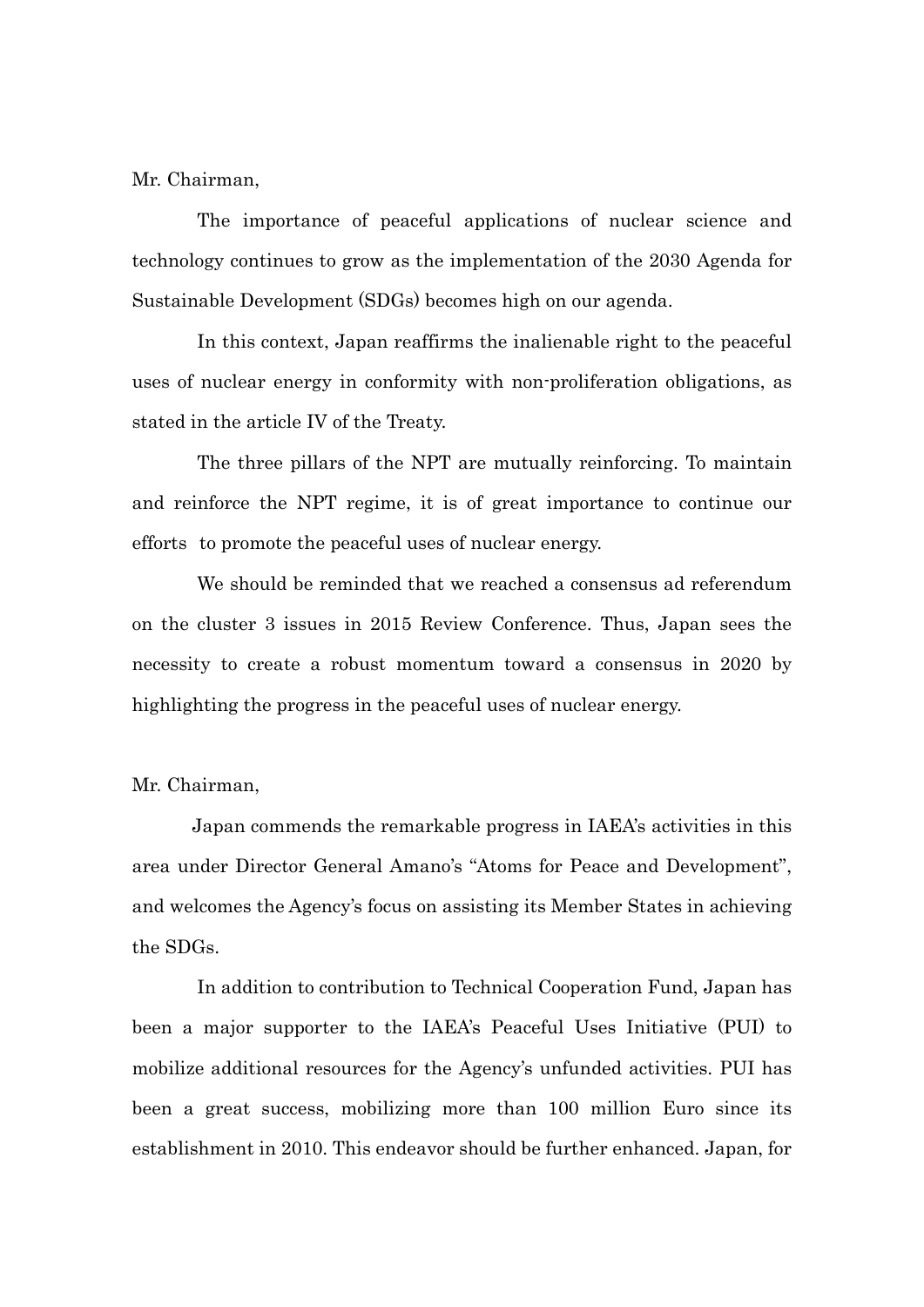its part, has contributed more than 26 million dollars in total to PUI. Since the 2015 Review Conference, in particular, when we Japan announced 5 year commitment of 25 million dollars, we have disbursed more than 13 million dollars to PUI to support a wide variety of projects. The project we supported include emergency assistance to make a quick response to global threats such as Ebola Virus and Zika Virus.

#### Mr. Chairman,

Japan also places great importance on non-financial contributions to the IAEA's activities such as partnership-building, human resource development and basic radiation education. As part of our support to the IAEA in partnership-building, for instance, Japan invited Director General Amano to the 6th Tokyo International Conference on African Development (TICAD VI) last August in Kenya to support awareness raising of the IAEA's activities. The upcoming International Conference on the Technical Cooperation this May is another important opportunity for various development stakeholders to get connected with the IAEA, and our development agency JICA will participate in the Conference.

### Mr. Chairman,

Development of civil uses of nuclear energy has been underpinned by efforts of beneficiary countries to ensure the highest standards of safety, security and safeguards with transparency. In relation to this cluster, I would like to stress the importance of achieving and maintaining the highest levels of nuclear safety worldwide.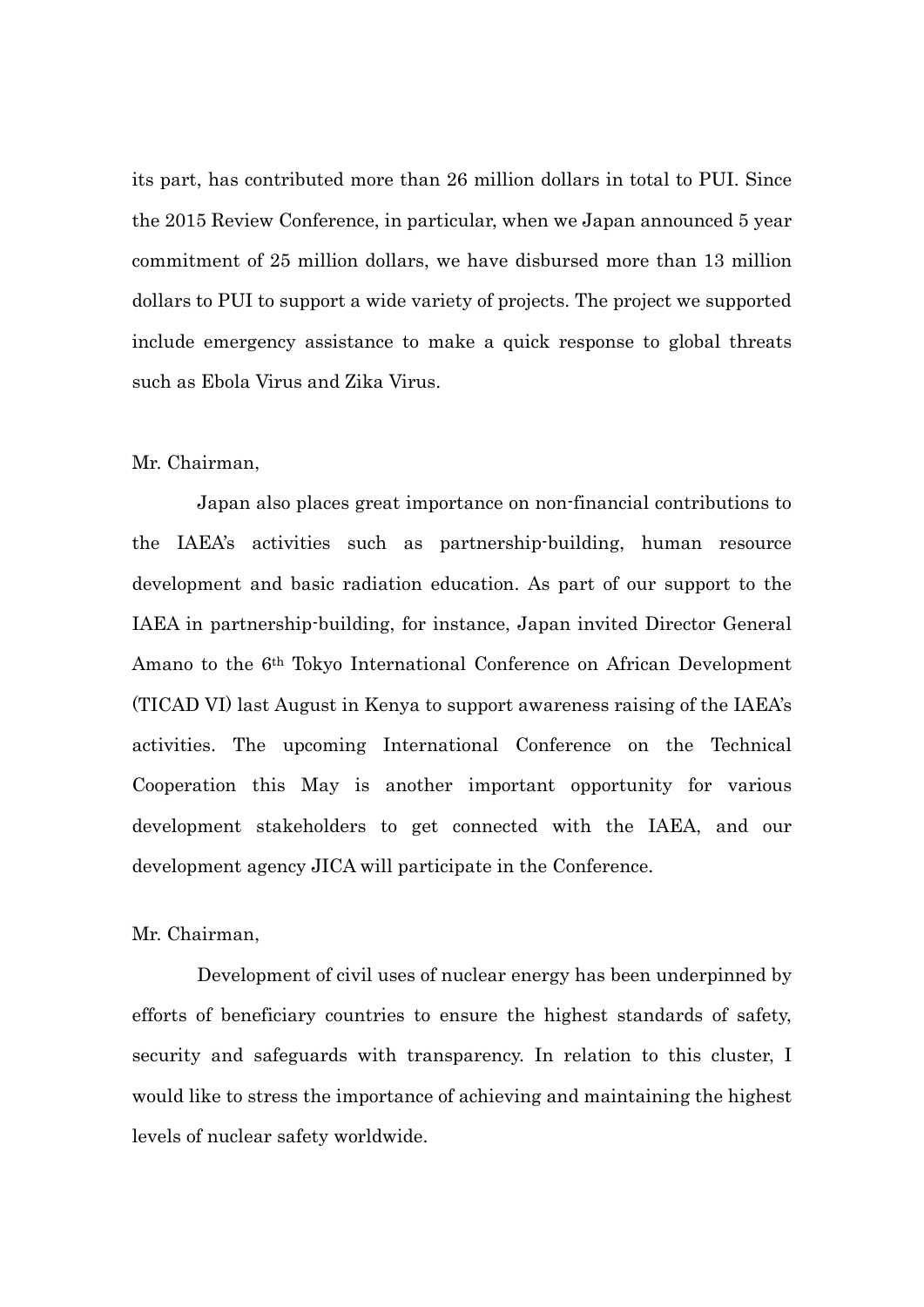Development of infrastructure and human resources is essential in ensuring nuclear safety, and we should continue to build on lessons learned from the Fukushima Daiichi accident in this regard.

International organizations such as the IAEA and the OECD/NEA play important roles in promoting nuclear safety worldwide through such functions as establishing standards, codes and conducting peer reviews. Japan has been actively engaged in international cooperation centered on these organizations.

For example, Japan is sending national experts to the IAEA's Commission for Safety Standards and related Committees and supporting infrastructure development in countries newly embarking on nuclear power plants with an extra-budgetary contribution to the IAEA. Also, the IAEA's first Capacity Building Center (CBC) was designated in Fukushima in 2013, where workshops on emergency preparedness and responses have been organized for government officials from Japan and abroad. Around 300 people from about 60 countries of the Asia-Pacific and beyond have so far participated in the workshops.

Convention on Nuclear Safety (CNS) provides another platform for international cooperation in enhancing nuclear safety. We encourage the Contracting Parties of the CNS to commit themselves to working toward further universalization of the Convention as well as an effective and sustainable implementation of the Convention and the principles of Vienna Declaration. Japan actively participated in the recently-held 7th Review Meeting of the CNS and is ready to work on further improvements in the implementation of CNS building on the outcomes of the Meeting. With